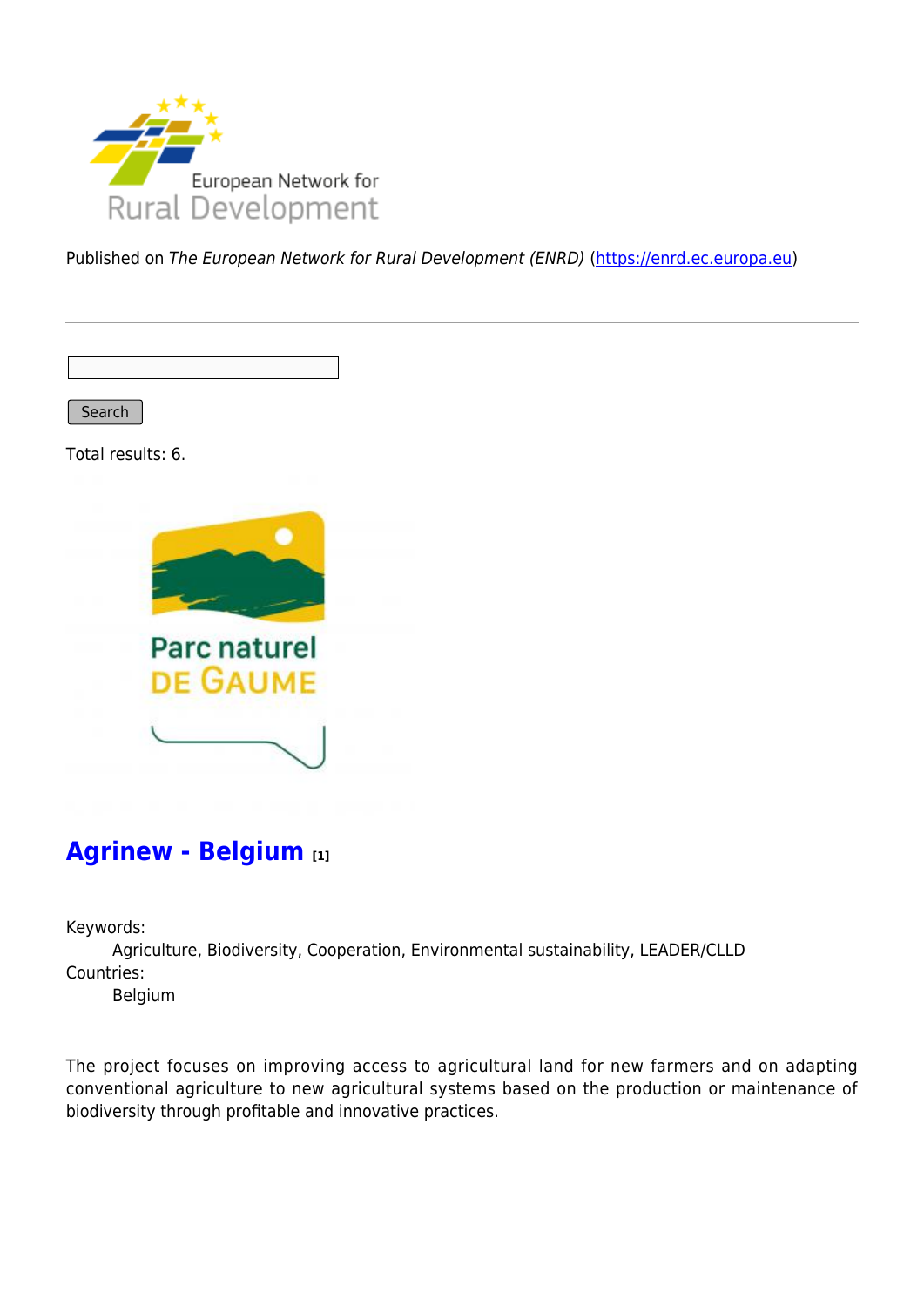

# **[Café Edelstein – designing a village's meeting point](https://enrd.ec.europa.eu/projects-practice/cafe-edelstein-designing-villages-meeting-point_en) [2]**

Keywords:

Culture, Demography, Diversification, LEADER/CLLD, Local food, Social inclusion Countries:

Germany

In order to strengthen and expand the function of a community café as a focal point of the village community, the outdoor area of the old school hosting the café was rebuilt and designed in such a way that community events can be held outdoors.



## **[Tackling Dementia in a rural area](https://enrd.ec.europa.eu/projects-practice/tackling-dementia-rural-area_en) [3]**

Keywords: Demography, Healthcare, Rural services, Social inclusion Countries: United Kingdom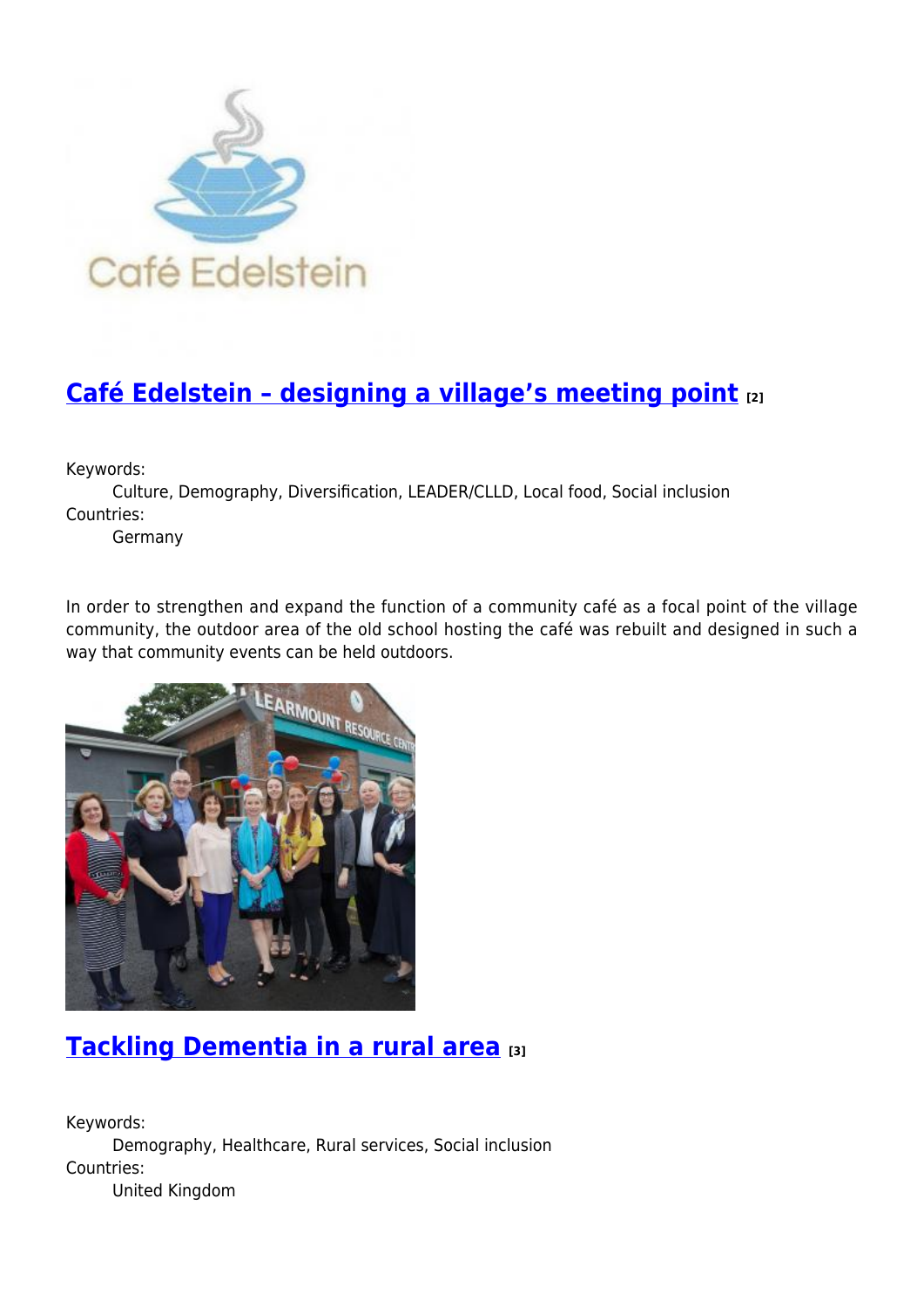A community centre used support from the rural development programme to enhance its services and premises in order not to exclude people with Dementia.



## **[Restoration of the Röcknitzbach stream](https://enrd.ec.europa.eu/projects-practice/restoration-rocknitzbach-stream_en) [4]**

Keywords:

Biodiversity, Climate, Environmental protection, Nature conservation, Protected areas, Water management

Countries:

Germany

A project addressing the Water Framework Directive, by restoring the natural flow of a stream, while preserving the local cultural heritage and protecting from floods.



## **[Medical house 'Cella Santé' at Pont-à-Celles](https://enrd.ec.europa.eu/projects-practice/medical-house-cella-sante-pont-celles_en) [5]**

Keywords: Healthcare, Rural services, Social services Countries: Belgium

The Walloon RDP supports the provision of quality healthcare services for ageing inhabitants of rural areas in Belgium.